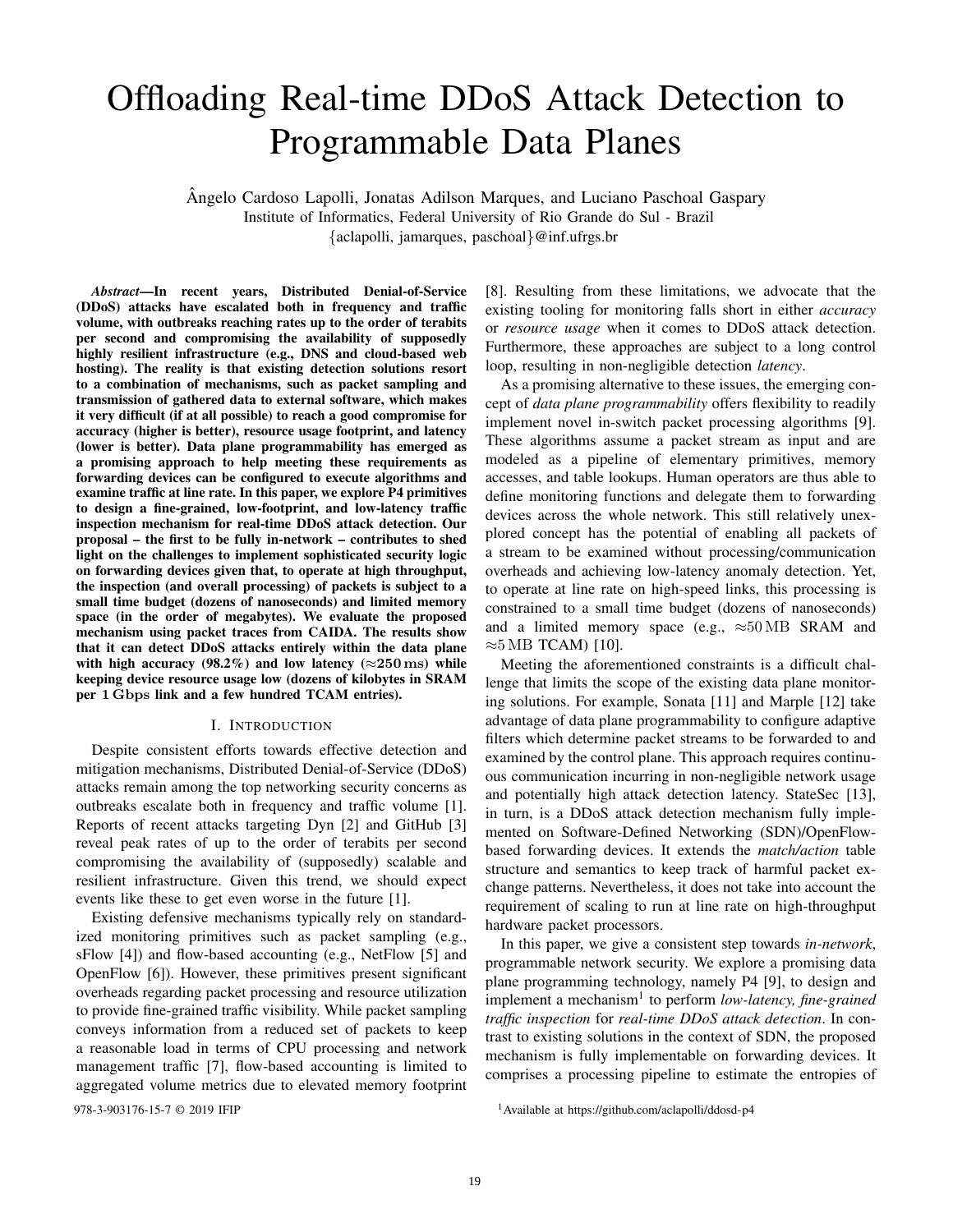both source and destination IP addresses of incoming packets. The entropy measurements are used to both characterize the traffic and calculate anomaly detection thresholds (as functions of a parameterizable sensitivity coefficient). In order to meet the strict time and memory constraints of forwarding devices, we approximate the frequencies of distinct IP addresses through specially tailored count sketches [14]. Further, compute-intensive arithmetic functions are solved with the aid of a memory-optimized longest-prefix match (LPM) lookup table. Based on realistic datasets of legitimate traffic and DDoS attacks, we assess the entropy estimation error and evaluate the detection performance in terms of accuracy and resource consumption. We also compare the effectiveness and efficiency (i.e., latency) of the proposed mechanism with those of the "de facto" approaches.

The primary research contributions of this paper are threefold. First, we stress data plane programmability primitives (in this work, of  $P4$ ) – known for their limited functionality – to design a reasonably sophisticated in-network DDoS attack detection mechanism. Second, we demonstrate, through an extensive evaluation, the performance benefits that security mechanisms can reap from a data plane-based design. Third, we discuss challenges and present insights associated with the development of security mechanisms in the data plane that can be valuable for new research initiatives in the area.

The remainder of this paper is structured as follows. In Section II, we discuss recent work related to DDoS attack detection and network monitoring on programmable data planes. In Section III, we describe the proposed DDoS attack detection mechanism. In Section IV, we present the evaluation methodology and results. In Section V, we discuss the major lessons learned in the process of designing the proposed mechanism. In Section VI, we conclude the paper with final remarks and perspectives for future work.

# II. RELATED WORK

DDoS attack features have been extensively investigated for outbreak detection and mitigation [15]. Nonetheless, real-time security solutions are limited by the monitoring functionality currently implemented on most forwarding devices, in which accuracy necessarily translates into high overheads [8]. It is in this context that programmable data plane-based approaches emerge as promising alternatives, being subject of consistent research work concerning, for example, scalable in-network packet processing models and fine-grained traffic measurement capability. Next, we review some of the most prominent investigations in the area.

Based on SDN/OpenFlow, Xu and Liu [16] propose methods to detect DDoS attacks and identify their sources and victims. On top of the control plane, a software application classifies flows regarding their volume and rate asymmetry through an unsupervised learning algorithm. This traffic data is collected from the counters associated to flow table entries (in forwarding devices). Since the number of entries is limited, their aggregation granularity is adaptively changed to enable zooming into abnormal traffic patterns. This process is iterative and highly dependent on the control plane, introducing nonnegligible latency (in the order of several seconds) to the detection of an ongoing attack.

To offload monitoring functions to the data plane, StateSec [13] is a DDoS attack detection mechanism based on in-switch processing capabilities. StateSec is based on an OpenFlow extension in which flow tables can be used to specify finite-state machines for packet processing [17]. The detection results from entropy analysis of both source/destination IP addresses and transport-layer ports. These metrics along with their mean and standard deviation are supposed to be calculated within the data plane. However, the mechanism requires a flow table entry for every distinct observed IP/port 4-tuple value, which implies unbounded table utilization. Furthermore, it does not elaborate on how to measure entropy while meeting the time budget to operate on high-throughput forwarding devices.

Advancing from more traditional SDN/OpenFlow-based measurement approaches to ones in which accounting is fully delegated to the data plane, OpenSketch [18], UnivMon [19], and Elastic sketch [20] provide flexible hash table-based designs that enable network operators to implement a wide range of measurement tasks in the data plane. The forwarding devices are responsible for maintaining sets of hash tables (named *sketches*) with summarized up-to-date traffic counters. The control plane periodically collects this data for further processing. As a result, these solutions achieve high generality and accuracy in traffic measurement. However, they are subject to a trade-off between the data polling rate (which is directly related to anomaly detection latency) and network overhead due to additional management traffic.

In an attempt to offload additional monitoring logic to the data plane, Sonata [11] allows operators to define packet stream filtering queries. These queries are executed on programmable forwarding devices so that only the traffic of interest is sent to external stream processors. Packet headers are abstracted as tuples of field values, which – in addition to be filtered – can be sampled in the data plane. Based on these abstractions, network operators can optimize packet sampling to detect priorly known anomalous traffic patterns, but potentially missing novel attack strategies. Following a similar concept, Marple [12] is a language for expressing monitoring queries that are compiled to target programmable forwarding devices. It enables in-network execution of functions over aggregation of packets backed by a new key-value store primitive. Despite providing forwading devices with the ability to measure traffic features, the inspection of such metrics is still delegated to external servers (again, incurring additional detection latency).

The area of in-network security management is flourishing, with the potential to allow operators to devise novel attack detection mechanisms within a much shorter design and deployment cycles. The aforementioned proposals represent consistent steps towards devising mechanisms to be executed in the data plane, but (*i*) resort to considerable communication with external controllers (delaying the detection of attacks and leading to a high network utilization) and (*ii*) use coarse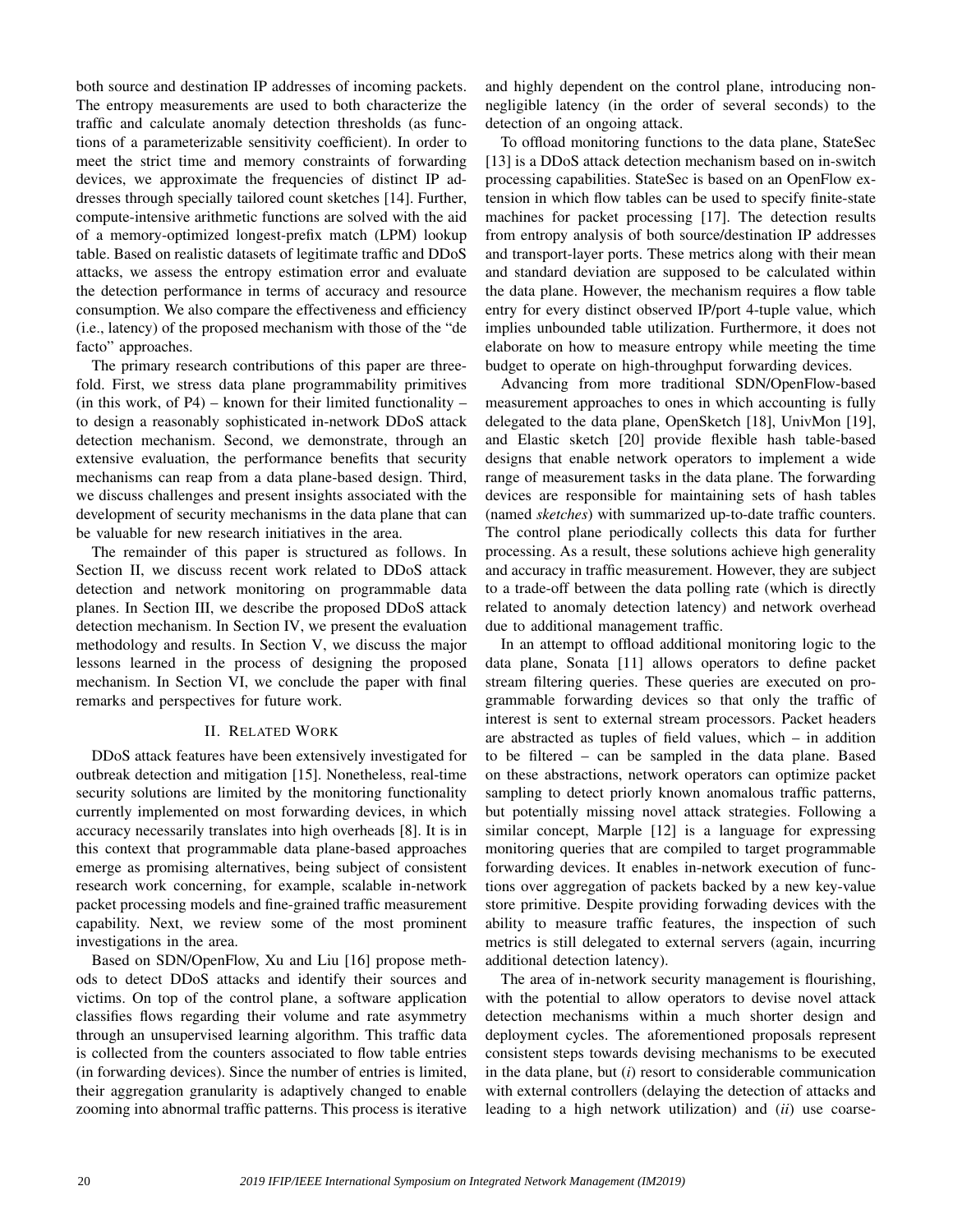grained measurements to cope with the massive amount of data traversing high-speed links (degrading accuracy). Our proposed mechanism goes a significant step further than previous work by enabling DDoS attack detection entirely within the data plane. Our design explores data plane programmability functionality to its limit and achieves *accuracy*, *low intrusiveness*, and *timeliness*, as we describe next.

## III. OUR DESIGN FOR IN-NETWORK DDOS DETECTION

In this section, we introduce the proposed in-network DDoS attack detection mechanism. First, in Section III-A, we describe both the attack scenario considered and the threat model. Next, in Section III-B, we overview the foundations of the anomaly detection strategy. Then, in Section III-C, we detail the packet processing pipeline devised to run at line rate on programmable forwarding devices.

#### *A. Attack Scenario and Threat Model*

The term distributed denial-of-service comprises a multitude of attack strategies to degrade or disrupt external facing services. In this work, we assume an attacker capable of coordinating globally distributed hosts to send illegitimate service requests to a single victim. These requests may either saturate the victim's network with high traffic volume or exploit a specific protocol semantic vulnerability to consume the computing resources of the target server. The attacker uses spoofed IP addresses to hinder the characterization and detection of the attack packets.

In the aforementioned situation, the spread of attacking hosts among independent administrative domains imposes challenges to source-based detection mechanisms, because it is hard to coordinate security efforts across administrative borders. At the other extremity of the attack, i.e., the victim's infrastructure, the malicious traffic is aggregated and prominent for detection, but it may have already saturated both inpath and local resources. Thus, our proposed mechanism is expected to be deployed at the Autonomous Systems (ASs) closest to the victim as they benefit from a privileged traffic view and high-throughput links to timely uncover and deter even voluminous outbreaks without exhausting their resources.

In order to detect attacks and enable mitigation before reaching lower-capacity links, our mechanism should run on nodes peering with other ASs. P4 allows a flexible deployment and parameterization of our mechanism on top of programmable hardware nodes, granting the processing power to keep up with high packet rates.

## *B. Detection Strategy Foundations*

Given that the strict time and memory constraints for high-rate in-network packet processing translate to limited programming primitives, it is paramount to resort to a simple, yet powerful detection strategy. We assume DDoS attacks characterized by a large number of hosts converging traffic to one or few victims [21] in which case the source and destination IP addresses distributions tend to deviate from the legitimate pattern in the presence of malicious activity. In this regard, we design our mechanism based on the calculation of the Shannon entropy [22], which is recognized as a reliable method to identify such deviations accurately [23], [24].

Considering  $X$  the set of IP addresses within a total of m packets, and  $f_0, f_1, ..., f_N$  the frequencies of each distinct address, the entropy of  $X$  is given by:

$$
H(X) = \log_2(m) - \frac{1}{m} \sum_{x=0}^{N} f_x \log_2(f_x),
$$
 (1)

where the summation  $S = \sum_{x=0}^{N} f_x \log_2(f_x)$  is the entropy norm. Note that the entropy norm has a negative relation to the entropy itself. The minimum entropy  $H = 0$  occurs when all addresses are the same such that  $S = m \log_2(m)$ . Dispersed distributions result in higher entropy values reaching the maximum  $H = \log_2(m)$  when all addresses are distinct, i.e.,  $S = 0$ .

In the course of a DDoS attack, we expect the entropy of source IP addresses to increase as the malicious packets introduce new values to the distribution. Conversely, we expect the entropy of destination IP addresses to decrease with the victim becoming more frequent as a destination. This effect is only observable when the number of packets  $m$  encompasses an adequate, robust representation of the current distributions. One must keep in mind that increasing  $m$  comes at the cost of higher attack detection latency, as more packets must be received for each measurement. On the other hand, when calculating the entropy over few packets, malicious trafficrelated changes to the distributions may be indistinguishable from short-term fluctuations of legitimate traffic.

To address the mentioned trade-off, we propose setting dynamic thresholds to the entropies of the source and the destination IP addresses considering a preset value of m. In the following subsection, we present the packet processing pipeline devised to implement this approach.

#### *C. Packet Processing Pipeline*

We build the detection mechanism on top of the P4 behavioral model reference implementation (BMv2) [25], which has a constrained set of processing primitives reflecting the limitations of the current programmable hardware devices. In this subsection, we describe how we overcome these restrictions to perform real-time DDoS attack detection.

Figure 1 depicts the top-level scheme of our proposed mechanism. The entropies of IP addresses are estimated for consecutive partitions of the incoming packet stream, named *observation windows* (Section III-C1). At the end of each observation window, the *traffic characterization* units read the entropy values to generate a legitimate traffic model (Section III-C2). In turn, the *anomaly detection* unit calculates *detection thresholds* as functions of this model issuing an *attack alarm* when they are exceeded by the last entropy estimates (Section III-C3).

*1) Entropy Estimation:* As the P4 behavioral model does not support the binary logarithm function, we assume a fixed value (yet parameterizable) for the observation window size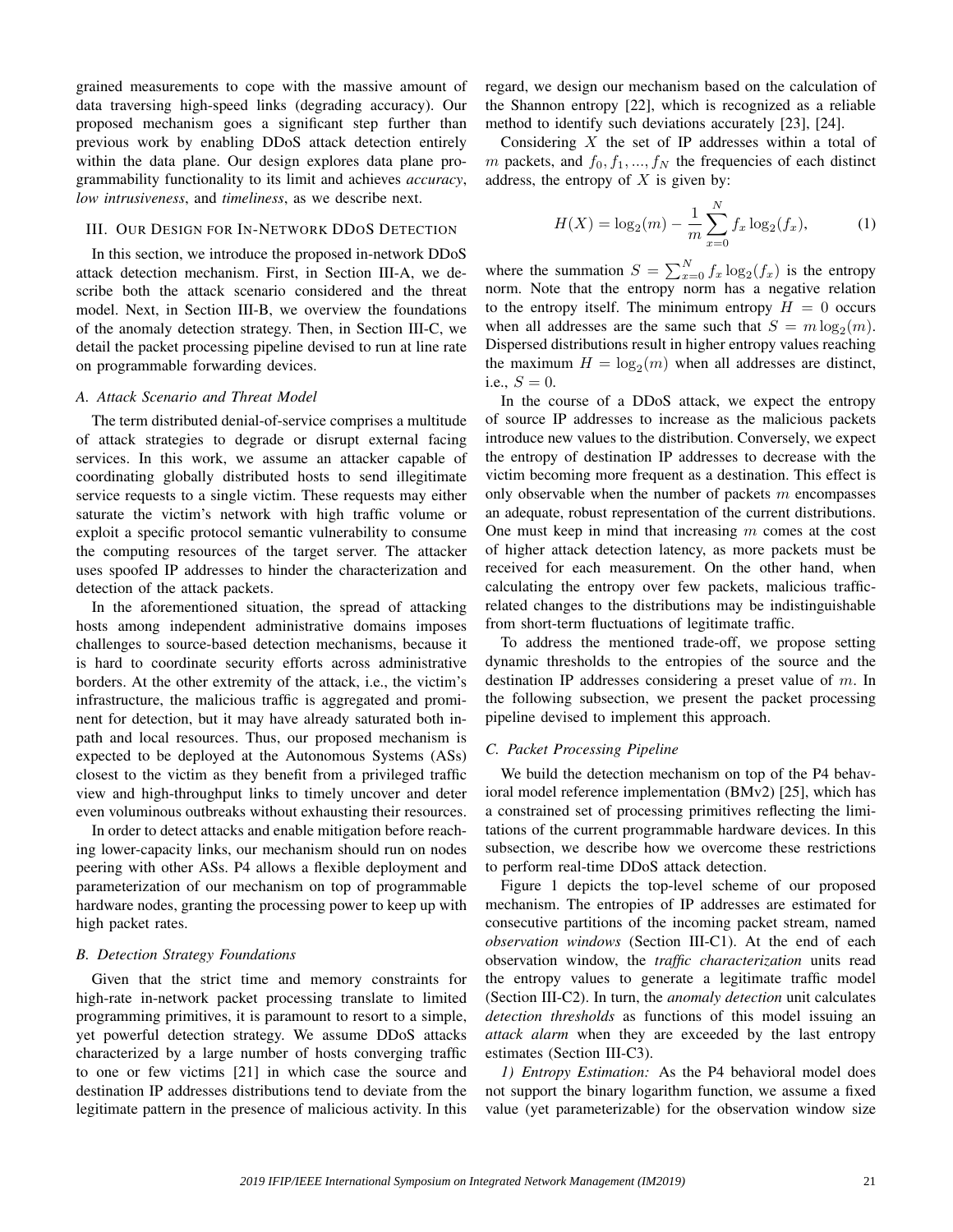

Figure 1. DDoS Attack Detection Top-Level Scheme

 $m$  so that the first term in Equation 1 becomes a constant. Consequently, the real-time entropy estimation processing is reduced to the calculation of the second term, which is a function of the frequencies of each distinct observed address.

Next, we detail the approximation of these frequencies from the packet stream while meeting processing constraints. Then, we elaborate on the computation of the entropy norm without resorting to an offline processing stage. Finally, we show how to obtain the entropy estimate. Figure 2 illustrates the processing pipeline in its entirety.

*a) Frequency approximation:* We base the approximation of address frequencies on a *count sketch* data structure [14], which uses sub-linear space to represent a frequency table of events in a data stream. It requires the computation of hash functions and a two-dimensional array of counters to obtain unbiased probabilistic frequency approximations.

Let  $X$  be the set of all possible IP address values and  $C$  be a matrix of counters with depth  $d$  and width  $w$  (i.e.,  $C \in \mathbb{Z}^{d \times w}$ ), where  $C_{i,j}$  indicates the counter at row i and column  $j$  (see Figure 2). We define two sets of independent hash functions  $\{h_1, ..., h_d\}$  and  $\{g_1, ..., g_d\}$ , where each pair  $(h_i, g_i)$  is associated with a sketch row  $i \in \{1, ..., d\}$ . All hash functions have as input an IP address  $x \in X$ . Hash function  $h_i$  maps IP addresses to columns in row i (i.e.,  $h_i: X \mapsto \{1, ..., w\}$ . Hash function  $g_i$  decides, for each IP address, if the counter  $C_{i,h_i(x)}$  should be incremented or decremented (i.e.,  $g_i : X \mapsto \{-1, 1\}$ ). The count sketch algorithm defines two operations:

$$
Update(C, x):
$$
  
for  $i = 1, ..., d$ :  

$$
C_{i,h_i(x)} \leftarrow C_{i,h_i(x)} + g_i(x)
$$
  
Estimate(C, x):  
return median(g<sub>1</sub>(x)C<sub>1,h<sub>1</sub>(x), ..., g<sub>d</sub>(x)C<sub>d,h<sub>d</sub>(x)</sub>)</sub>

 $Update(C, x)$  updates all depth levels of the sketch C to count the occurrence of x. Estimate  $(C, x)$  returns an estimate of the frequency count of x, which we denote as  $f_x$  (see Figure 2). The mechanism uses the set of hash functions  $g_i$ to deal with the event of  $h_i$  colliding for multiple distinct IP addresses. In that event, it is expected that some of the addresses will increase the counter value and others will decrease it, making the counter assume a clearly inconsistent value. When compared with the other counters of the same address stored on all depth levels, counters with collisions become outliers. The sketch avoids getting tainted by such outliers by using the median (instead of the mean, which is very sensitive to outliers) of the values stored in all depth levels as the frequency estimate.

In P4, the mentioned data structure can be implemented using registers, which persist general purpose data across packets. IP address hashing is possible through the definition of custom hash functions. We use functions of the type  $(a_i x + b_i) \bmod p$ , where  $a_i$  and  $b_i$  are co-prime coefficients, and  $p$  is a prime number. These functions have been successfully used before in programmable data planes [26].

Obtaining independent consecutive entropy estimates would require to reset all sketch counters at the transition of observation windows. To avoid such a bursty processing overhead, we associate an additional register to each sketch counter to store the identifier of the observation window in which it was last updated  $(W_{ID})$ . We employ an observation window counter to generate these identifiers. Hence, whenever a counter is read, its value is only taken into account if the associated register holds the current window identifier; otherwise, it is presumed zero and updated accordingly.

Finally, we take the median value comparing the results of each sketch row. Note that the sketch depth is equal to the number of inputs to the median operator. Thus, such parameter is intrinsically related to the processing complexity of this step.

*b) Entropy norm estimation:* Right after an IP address is read, and its current frequency on the observation window is retrieved, we compute its respective term in the summation composing S. We use this result to update the entropy norm estimate  $\tilde{S}$  (stored in a register). As IP addresses are expected to appear numerous times in a single observation window, we update  $\tilde{S}$  by incrementing the difference between the newlycomputed term and its previous value (if  $f_x > 1$ ), as follows:

$$
\hat{S} \leftarrow \hat{S} + \underbrace{\hat{f}_x \log_2(\hat{f}_x)}_{\text{newly-computed term}} - \underbrace{(\hat{f}_x - 1) \log_2(\hat{f}_x - 1)}_{\text{previous term value}}.
$$
 (2)

Since the P4 behavioral model does not support floatingpoint numbers, we represent  $\ddot{S}$  in a fixed-point format to allow fractional precision. The required arithmetic operations can be derived from integers.

As an important building block for implementing Equation 2 in the data plane, we must compute the binary logarithm, which is not as straightforward. To overcome this challenge, we build an *LPM lookup table* with pre-calculated values for:  $\hat{f}_x \log_2(\hat{f}_x) - (\hat{f}_x - 1) \log_2(\hat{f}_x - 1)$ . Unlike a typical lookup table requiring an entry for each domain value, longest-prefix matching allows the aggregation of domain values to a single entry. This data structure is typically supported in a forwarding device by a Ternary Content-Addressable Memory (TCAM). Thus, we replace real-time compute-intensive operations with efficient TCAM table lookups.

Our pre-computed function is plotted in Figure 3. The dashed lines illustrate the aggregation of the domain values  $[147 456, 155 647]$  to a single entry with the result set to  $y = 18.65214$ . In this case, the maximum approximation error is  $\approx 0.04$  when  $f_x = 147 456$ . In general, the magnitude of the error depends on the function curve within the aggregation interval. One should wisely populate the table to meet an adequate trade-off between table entry count and error.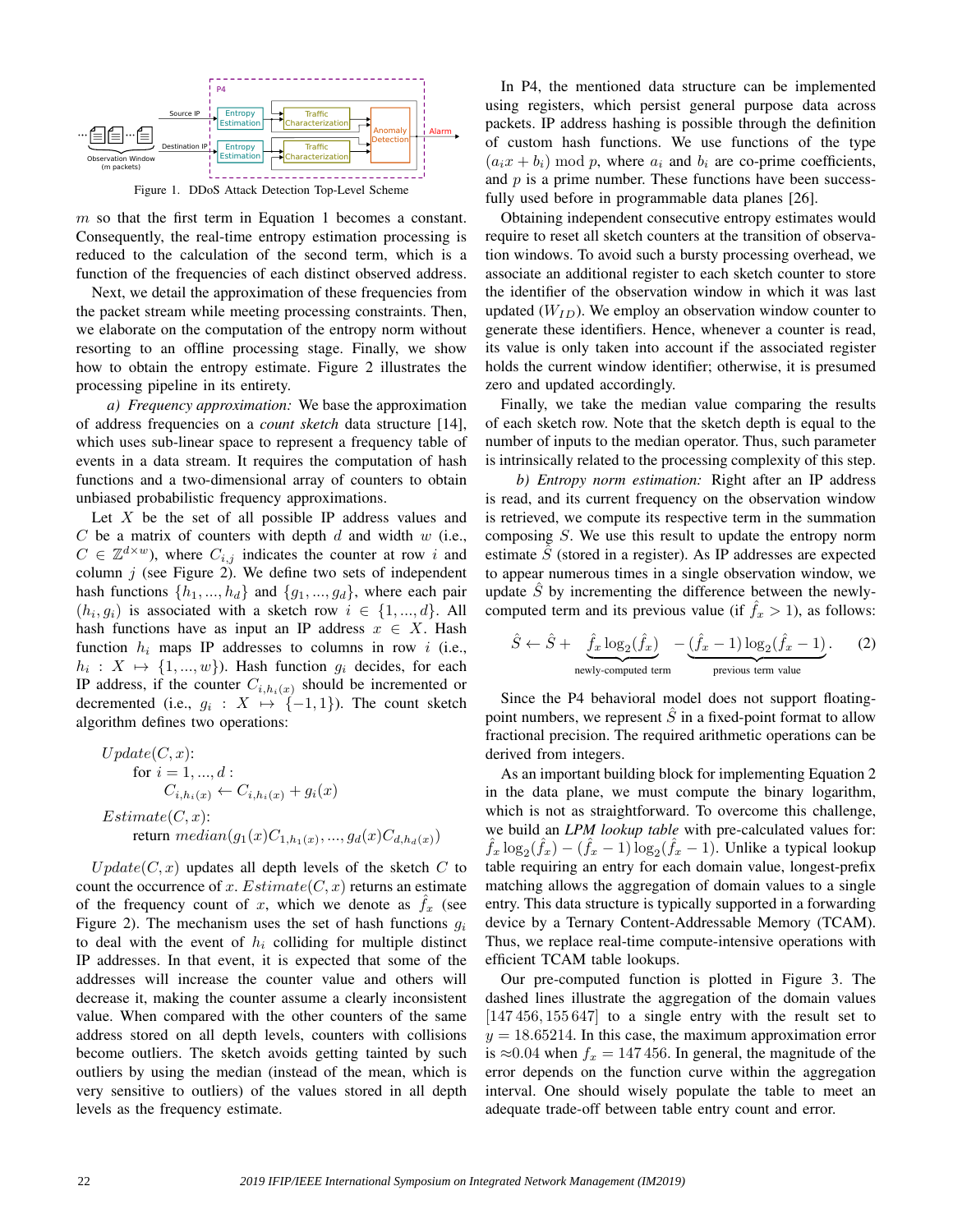

 $y = f_x \log_2(f_x) - (f_x - 1) \log_2(f_x - 1)$ 20 15  $10$ 5  $\Omega$  $50e + 3$  $100e + 3$  $150e + 3$  $200e + 3$  $250e + 3$  $\mathsf{f}_{\mathsf{x}}$ 

y

Figure 3. LPM lookup table pre-computed function: the dashed lines illustrate how  $f_x$  values can be aggregated to a single table entry with reduced approximation error.

Throughout processing, every incoming packet  $x$  triggers  $Update(C, x)$  and  $f_x \leftarrow Estimate(C, x)$ . Then, the values of  $f_x$  are used as keys to obtain the increment to the entropy norm (Equation 2). By the end of each observation window, we calculate the entropy estimates from  $\ddot{S}$  as shown below.

*c) Entropy measurement:* In the interest of reducing the processing requirements, we constrain the observation window size to a fixed power of two so that  $log_2(m)$  results in an integer constant and  $S/m$  can be implemented as a simple arithmetic shift. Therefore, the entropy estimate is given by:

$$
\hat{H} \leftarrow \log_2(m) - (\hat{S} \gg \log_2(m)),\tag{3}
$$

where  $\gg$  denotes an arithmetic shift. We store  $\log_2(m)$  within a register so the network operator can change  $m$  at runtime.

*2) Traffic characterization:* Anomaly-based intrusion detection has the advantage of dealing with attacks of unknown anatomy and different strengths, but usually requires a bootstrapping, training phase with legitimate traffic. In our proposed mechanism, we also build a model of the legitimate traffic, through the processing of successive entropy estimates.

The entropy time series of the source and the destination IP addresses are summarized independently in terms of an index of central tendency and an index of dispersion. Since the address distributions are legitimately subject to changes throughout time, the proposed mechanism updates this model in real-time. The entropy measurements identified as malicious by the anomaly detection unit are discarded from the characterization.

*a) Index of central tendency:* We represent the central tendency of the recent entropy estimates by their *Exponentially Weighted Moving Average* (EWMA) [27], as follows:

$$
M_n \leftarrow \alpha \hat{H}_n + (1 - \alpha) M_{n-1} \quad \text{with} \quad M_1 = \hat{H}_1,\tag{4}
$$

where  $\alpha \in (0,1)$  is known as the smoothing coefficient and  $n$  is an index representing the observation window. This metric allows parameterizable filtering of short-term fluctuations while giving prominence to the most recent values. In our P4 based design, we make use of a fixed-point representation for the smoothing coefficient.

*b) Index of dispersion:* Likewise, we measure the dispersion of entropy values through an *Exponentially Weighted Moving Mean Difference* (EWMMD), as follows:

$$
D_n \leftarrow \alpha |M_n - \hat{H}_n| + (1 - \alpha)D_{n-1} \quad \text{with} \quad D_1 = 0. \tag{5}
$$

This index denotes the typical spread of entropy measurements relative to the EWMA, being a fundamental feature to the definition of anomaly detection thresholds.

*3) Anomaly Detection:* The anomaly detection is performed according to the following conditions:

*source IP addresses:* 
$$
\hat{H}_n > M_{n-1} + kD_{n-1}
$$
 (6)

*destination IP addresses:* 
$$
\hat{H}_n < M_{n-1} - kD_{n-1} \tag{7}
$$

A DDoS attack alarm is triggered whenever any of these two conditions hold. *k* is a configurable parameter proposed as a *sensitivity coefficient*, which scales the detection thresholds. Since it is multiplied by the index of dispersion, this effect is proportional to the traffic characteristics. Increasing *k* results in more rigorous detection conditions, i.e., higher assertiveness. "Stealthier" attacks may go unnoticed, nevertheless. A lower value for *k*, in turn, may expand anomaly detection coverage with the cost of escalating false alarms. It is up to the network operators to determine and adaptively change a value for *k* to reach an adequate balance between true-positive and falsepositive rates.

# IV. EVALUATION

As far as we are aware of, this work is the first to explore data plane programmability, more specifically P4, to devise a sophisticated anomaly detection mechanism. Given the limited primitive set made available by P4 and the consequent simplifications that were mandatory in our design, it is paramount to assess the *accuracy*, *resource utilization* and *timeliness* of our proposed mechanism, comparing it with state-of-the-art approaches. In this section, we evaluate it aiming to answer the following three research questions:

- *RQ1: How accurate is the entropy estimation processing pipeline as a function of resource utilization footprint?*
- *RQ2: Assuming decent entropy estimation (RQ1), how accurate is the DDoS attack detection mechanism under different tuning parameters and attack strengths?*
- *RQ3: How does our mechanism compare to existing monitoring approaches regarding detection accuracy and latency?*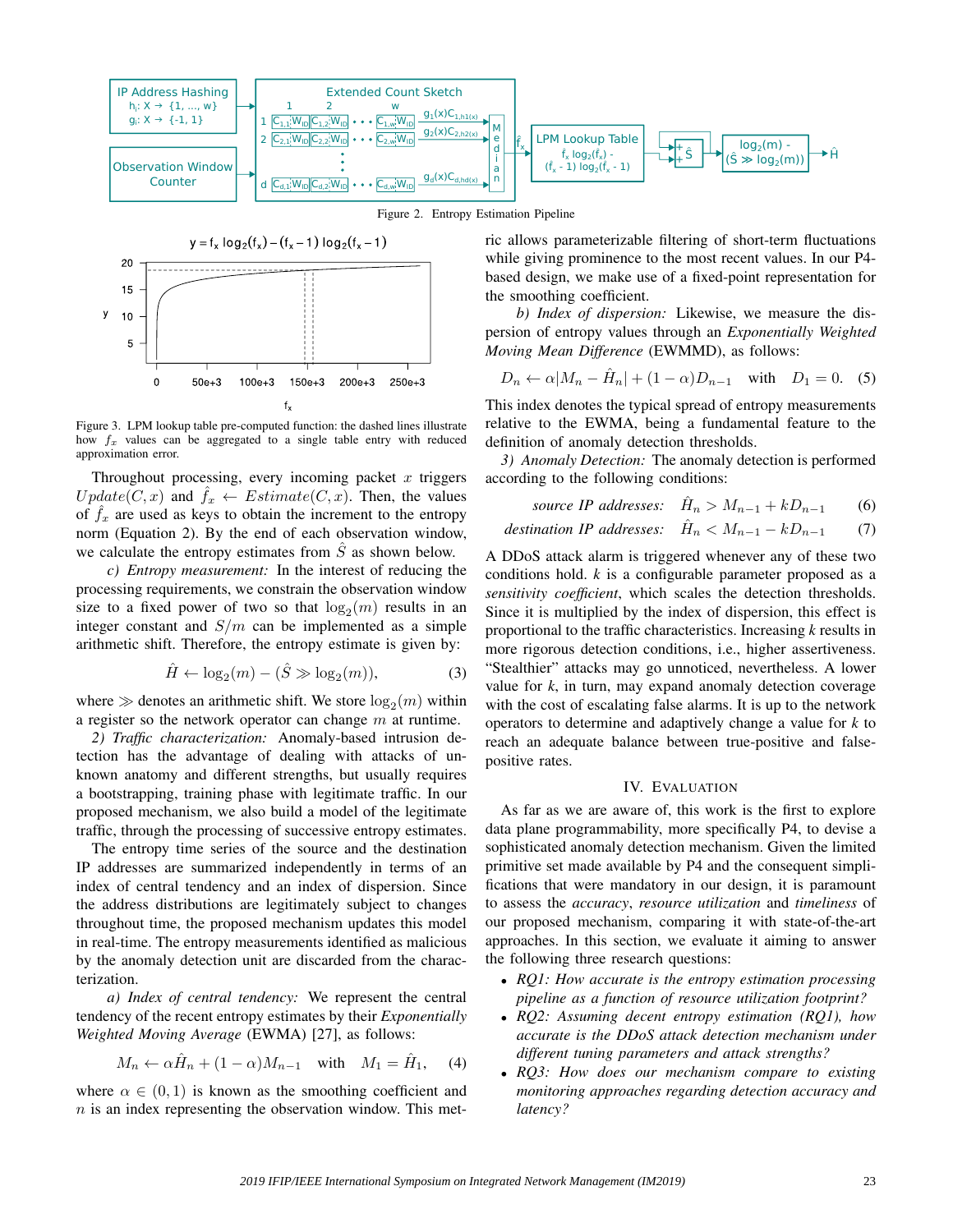First, in Section IV-A, we describe the experimental setup and the evaluation methodology. Then, in each of the remaining subsections, we discuss one of the questions above.

## *A. Experimental Setup and Evaluation Methodology*

Given the novelty of P4 and the still scarce availability of equipment implementing it, we evaluate the proposed DDoS attack detection mechanism using a software-based P4 infrastructure. This setup does not limit our assessment, as both accuracy and resource utilization are expected to be equivalent regardless of the P4 target.

We use as legitimate traffic packet traces from the *CAIDA Anonymized Internet Traces 2016* [28] dataset, recorded from high-speed Internet backbone links. To represent DDoS attacks, we take packets from the *CAIDA DDoS Attack 2007* dataset, consisting of an attempt to consume the computing resources of a target server and to congest the network links connecting this server to the Internet. Despite not recent, this dataset was carefully built to only include attack-related traces and, for this reason, is consistently employed in high-impact publications in the area of network security. Furthermore, this choice is consistent with the scenario we introduced earlier in Section III-A.

We set the observation window size m to  $2^{18}$ , representing approximately 250 ms for the given workload average packet rate. We partition the workload into a training and a detection phase with respectively 250 and 500 observation windows. The training phase consists of only legitimate traffic serving the purpose of setting up the characterization model. For the detection phase, we take the subsequent legitimate traffic and superimpose it with attack packets from the 126th to the 375th observation window. We perform such superimposition at different malicious-to-legitimate packets proportions (3%, 3.5%, ..., 6%), generating a total of 7 workloads.

Table I summarizes the system factor levels set throughout the experiments. We select varying ranges for data structure size and sensitivity coefficient to allow a broad assessment of the proposed mechanism. We execute 15 repetitions for each configuration with random hashing coefficients and present the results using a 95% confidence level. In Section IV-B, we examine the relative error of the entropy estimates for different count sketch depth and width. In Section IV-C, we investigate the detection True-Positive Rate (TPR), False-Positive Rate (FPR), and accuracy with respect to the sensitivity coefficient, the memory footprint, and the different proportions of malicious traffic volume. Finally, in Section IV-D, we compare our mechanism with approaches based on packet sampling regarding detection accuracy and latency.

#### *B. Entropy Estimation Error*

Instead of focusing on the calculation of exact entropy values, we propose an estimation processing pipeline that minimizes memory space and processing time. However, the loss of accuracy in this process has the potential to undermine the detection performance by hiding anomalous traffic patterns. On that account, we assess the relative error of the estimates

TABLE I SYSTEM FACTOR LEVELS

|                                   | <b>Levels Used in Each Subsection</b> |                      |             |
|-----------------------------------|---------------------------------------|----------------------|-------------|
| <b>System Factors</b>             | <b>IV-B</b>                           | IV-C                 | <b>IV-D</b> |
| Hashing Coefficients $(a_i, b_i)$ | random                                |                      |             |
| Count Sketch Depth $(d)$          | $\{4, 8, 16\}$                        |                      |             |
| Count Sketch Width $(w)$          | $\{64, 368, 672, 976, 1280\}$         |                      | 1280        |
| Sensitivity Coefficient $(k)$     | NA                                    | $\{0, 0.5, 1, , 8\}$ |             |



Figure 4. Relative error of the entropy estimation as a function of the count sketch width and depth.

as a function of the count sketch dimensions, which represent the dominant influential factors to correctness (RQ1).

We allocate a 32-bit register for each sketch counter and an 8-bit register for its associated observation window identifier. We store  $\hat{S}$  and  $\hat{H}$  in 32-bit registers considering a fixedpoint representation having 4 fractional bits. We build the LPM lookup table ensuring a maximum error of  $2^{-4}$  for each entry, resulting in a total of 245 TCAM entries.

Figure 4 presents the relative estimation error for the count sketch depth and width levels listed in Table I (first column). The sketch width is directly related to the probability of hashing collisions on each row. Along the horizontal axis, it is possible to observe how this parameter affects the estimation error. The errors reduce as we increase the width, but this reduction attenuates for larger widths and stabilizes close to 1%. Note that this error also results from the approximations present in the pre-computed LPM lookup table entries.

The increment of the sketch depth reduces the probability of getting the estimate from a counter that has been affected by collisions. We observe this effect examining the different error values for a single sketch width. However, increasing the sketch depth implies (*i*) processing more hash functions for each IP address and (*ii*) increasing the complexity of the median operation. The annotations of Figure 4, indicating the total number of sketch entries (5 888 and 5 120) in two specific configurations ( $d = 16$  and  $d = 4$ , respectively), reveal that, for comparably sized sketches, the use of more hashes (rows) does not result in significantly better estimates. Thus, we choose to set  $d = 4$  in the subsequent experiments.

## *C. DDoS Attack Detection Performance*

The proposed mechanism allows network operators to adjust the trade-off between the TPR and the FPR using the sensitiv-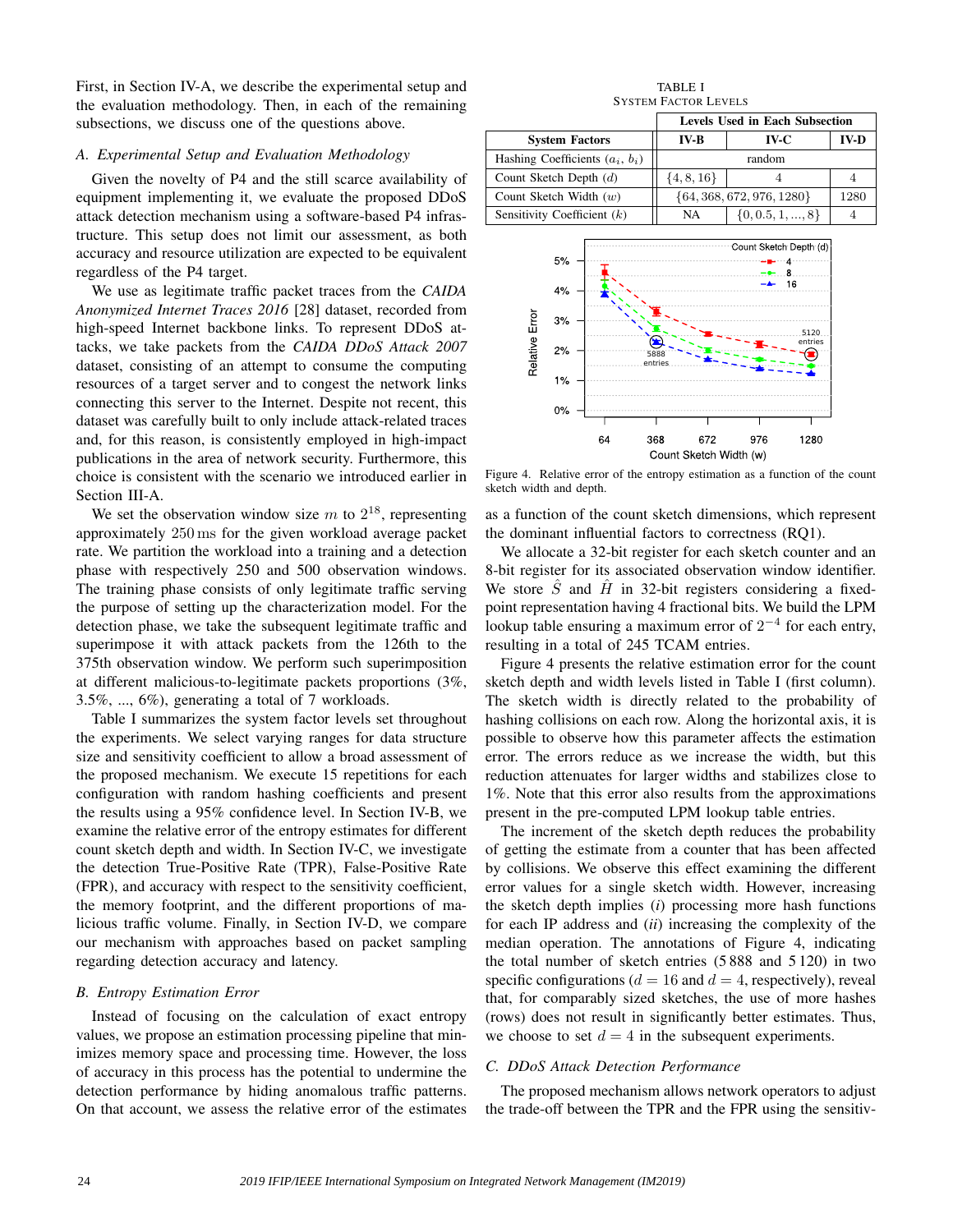

Figure 5. Impact of the sensitivity coefficient  $k$  on the true-positive and false-negative rates. The area in green highlights the desired operating zone.

ity coefficient  $k$ . To answer RQ2, we first take these metrics into account to tune this parameter (Section IV-C1). Then, we investigate the detection accuracy regarding malicious traffic volume and memory utilization (Section IV-C2).

*1) Sensitivity Coefficient Effect:* Figure 5 presents the truepositive and false-negative detection rates in terms of the sensitivity coefficient. The results are for the sketch dimensions  $d = 4$ ,  $w = 1280$ , and the smoothing coefficient  $\alpha = 20 \cdot 2^{-8}$ . The proportion of the malicious traffic to the overall traffic during the attack is 5%.

Lower sensitivity coefficient values tighten the detection thresholds resulting in higher detection ratios at the cost of false positives. As we increase the coefficient, both the TPR and the FPR decrease to the point where the detection is utterly insensitive. The FPR starts to decrease from  $k = 0$  and reaches less than 10% for k within [3.25, 4.75], while the TPR is still close to 100%. This region (green hachure) represents the configuration in which the detection thresholds are expected to be set, i.e., between the entropy estimates of legitimate and malicious traffic. It characterizes the desired operating zone. Given the dynamic nature of traffic in production networks, the value of  $k$  may need to be adapted on a periodic basis. This will be addressed in future work.

*2) DDoS Attack Detection Accuracy:* With the sensitivity coefficient  $k$  set to 3.5, we now consider the resulting attack detection accuracy achieved with our proposed mechanism (see Figure 6). The analysis is carried out considering various attack proportions and count sketch widths (see Table I).

As malicious traffic becomes more aggressive, i.e., assumes a higher proportion when compared to the legitimate traffic, the detection accuracy achieves increasingly higher rates (exceeding 90%). This accuracy is profoundly influenced by the count sketch width. Note that even lower magnitude attacks (3.5%) can be decently detected (with rates higher than 80%) as one parameterizes the mechanism with larger  $w$  (greater than 976). However, one must recognize that for the cases of lower volume attacks, the anomalous variation of entropy is attenuated and consequently harder to detect. This difficulty is intrinsic to anomaly-based attack detection and is exacerbated when considering lower count sketch widths, which result in less accurate entropy estimates.



Figure 6. DDoS Attack Detection Accuracy in terms of Memory Utilization for Different Proportions of Malicious Traffic

If on the one hand, the use of larger sketches leads to higher attack detection accuracy, on the other, it implies a larger memory footprint. Considering 32 bits are allocated for each sketch counter and 8 bits for its associated observation window identifier, the cost for the source and destination IP addresses sketches is  $38.125$  kB when  $d = 4$  and  $w = 976$ . This value is the memory space required for monitoring a single 1 Gbps link. For higher traffic rates, we would need to increase the observation window size to get a robust representation of the addresses distribution. Since the count sketch estimation error √ is proportional to  $1/\sqrt{w}$  and to the square root of the observation  $\ell_2$  norm [14], we would have to use proportionally larger sketches to obtain an equivalent entropy estimation accuracy. Hence, considering a 24x10 Gbps programmable forwarding device [10], we extrapolate our mechanism memory footprint to  $9 \text{ MB}^2$ , which represents 18% of the available SRAM.

### *D. Comparison with Packet Sampling*

By collecting information from every packet, programmable forwarding devices have the potential to detect very subtle traffic anomalies. In contrast, packet sampling approaches provide information at a coarser granularity, thus being less sensitive to such conditions. We investigate this difference by comparing our mechanism with an implementation of the same detection strategy fed by an sFlow collector (RQ3).

We evaluate the sFlow implementation with the sampling rate set to 1:1000, as it is the suggested for a 1 Gbps link [7], and to 1:100 aiming to get even more optimized results. In order to analyze our approach and the two sFlow-based scenarios considering a comparable baseline, we set different values for  $m$  in each implementation seeking to represent approximately the same time duration. For instance, during the time our proposed mechanism reads  $m$  packets, the sFlow collector outputs only about  $m/1000$  or  $m/100$  depending on the chosen sampling rate. Hence, we use such scaled values of  $m$  for the sampling implementations to normalize the time frame after which they trigger DDoS attack alarms.

Figure 7 depicts the DDoS attack detection accuracy for each approach considering different volume proportions for the malicious traffic. With the sampling rate at 1:1 000, the

<sup>&</sup>lt;sup>2</sup>We assume the  $\ell_2$  norm increases proportionally to the traffic rate.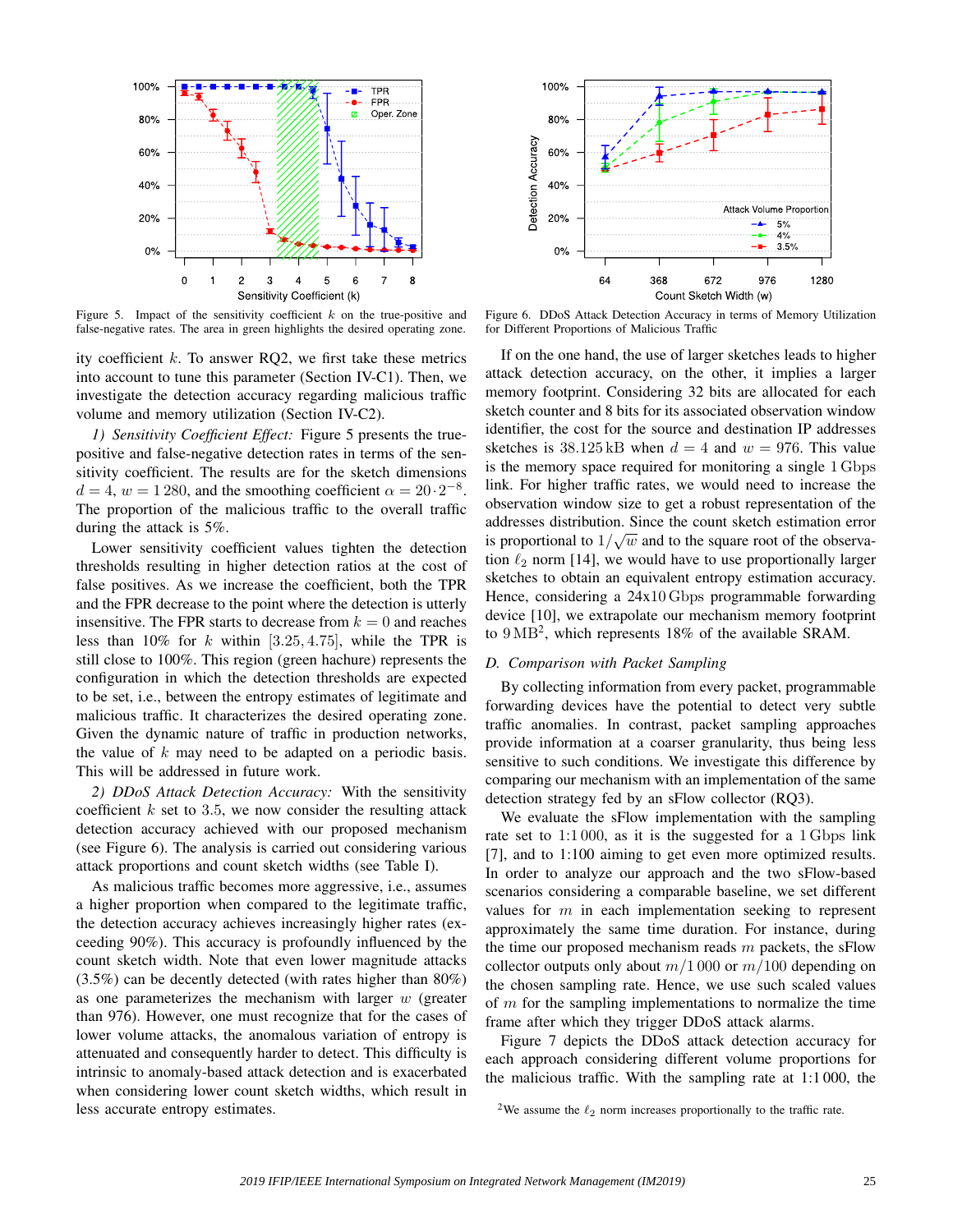

Figure 7. DDoS attack detection accuracy: comparison with packet sampling approaches.

detection performance is severely degraded. At a 1:100 rate, the sFlow approach results are greatly improved, but our work still outperforms its accuracy in every observed condition.

We also consider the detection latency by measuring the time between the timestamp of the first malicious packet and the timestamp of the last packet of the observation window which set off the alarm. For the case of low-intensity attacks  $(\leq 4\%)$ , we observe increased latency – in the order of seconds – to detect an attack when using packet sampling. Our proposed mechanism for a similar condition requires a fraction of the time (a few hundred miliseconds). The higher sensibility of our proposal may lead to earlier triggering of mitigation actions, possibly preventing service outages.

#### V. LESSONS LEARNED AND INSIGHTS

The instruction set available in P4 is very restricted. For example, there is no support for iteration/recursion (except for header parsing), floating-point arithmetic, and non-elementary mathematical functions. These language limitations are due to constraints in the current programmable hardware and help to prevent stalls in the processing pipeline. As a consequence, implementing sophisticated network functions (e.g., anomaly detection, load balancing) in P4 may be challenging. Next, we discuss the major lessons learned in the process of designing the proposed mechanism.

*1) Iterative procedures need to be carefully decomposed into small tractable steps triggered by incoming packets:* In our work, this observation came from two design challenges: (*i*) the summation of individual address frequencies for entropy estimation (Equation 1) and (*ii*) resetting the sketch counters between observation windows to avoid using outdated values. Iterating over the entire sketch during the processing of a single packet would violate line rate packet processing requirements. Our mechanism handles the challenge (*i*) by calculating the entropy gradually; it only accesses entries relative to the addresses of each incoming packet. We deal with the challenge (*ii*) by augmenting entries with observation window identifiers. A counter value is only used when its identifier is current and its value is only reset when it needs to be updated.

*2) Non-elementary mathematical functions may be approximated using LPM lookup tables:* Mathematical functions that build upon functions such as logarithm cannot be directly implemented in current programmable devices. When adapting one of these functions to run at the data plane, it is important to analyze its image and argument bounds. Our mechanism uses LPM lookup tables with pre-calculated values to approximate the function for updating the entropy estimate (Equation 2). This function has well-defined argument bounds (i.e., each frequency cannot be higher than the observation window size) and a strict image set (Figure 3). Both of these properties enable having a memory-efficient LPM table by compressing entries with close values without significant loss in accuracy.

*3) Floating-point support may not be essential to express numbers with a specific precision in a confined known range:* Traditional packet forwarding does not require floating-point arithmetic. Thus, forwarding devices typically only provide instructions over integers. As an upside, integer arithmetic can be applied to handle fractional numbers assuming a fixed-point representation. Throughout our work, we use a fixed-point representation with a  $2<sup>4</sup>$  scaling factor to express real numbers. These numbers in our mechanism are the entropy norm, the entropy itself, the smoothing coefficient, and both the indices of central tendency and of dispersion. Our evaluation shows that it is sufficiently accurate to detect DDoS attacks.

*4) The absence of dynamic memory allocation functionality in the data plane can hamper mechanism self-tuning:* The proposed mechanism has some parameters (i.e., m, k, and  $\alpha$ ) that can be modified at runtime through register updates. Other parameters (i.e,  $d$  and  $w$ ) cannot be changed by the inswitch logic, demanding a new P4 program to be deployed on the forwarding devices by an external controller. The reason is that a P4 program cannot allocate dynamic memory. The implementation of more complex self-tuning capability, therefore, requires the investigation of novel data structures.

# VI. CONCLUSION

In this paper, we presented a real-time DDoS attack detection mechanism, implemented with P4, to be executed entirely in the data plane. This work underscores the potential of our P4-based design towards meeting increasingly strict monitoring requirements. The evaluation results show that the mechanism can detect DDoS outbreaks quickly and accurately, especially when compared with existing monitoring approaches, while meeting strict memory space and processing time budgets associated with in-network packet processing. As another significant contribution, we shared lessons learned with our design and implementation, expecting they are valuable for new developments in the area. In future work, we intend to explore further the possibilities of P4 by proposing an Artificial Intelligence-based Anomaly Detection unit and providing the mechanism with self-tuning capability.

#### ACKNOWLEDGEMENTS

This work was partially funded by the National Council for Scientific and Technological Development (CNPq - 441892/2016-7), the Coordination for the Improvement of Higher Education Personnel (CAPES), the Brazilian National Research and Educational Network (RNP), and the National Science Foundation (NSF).